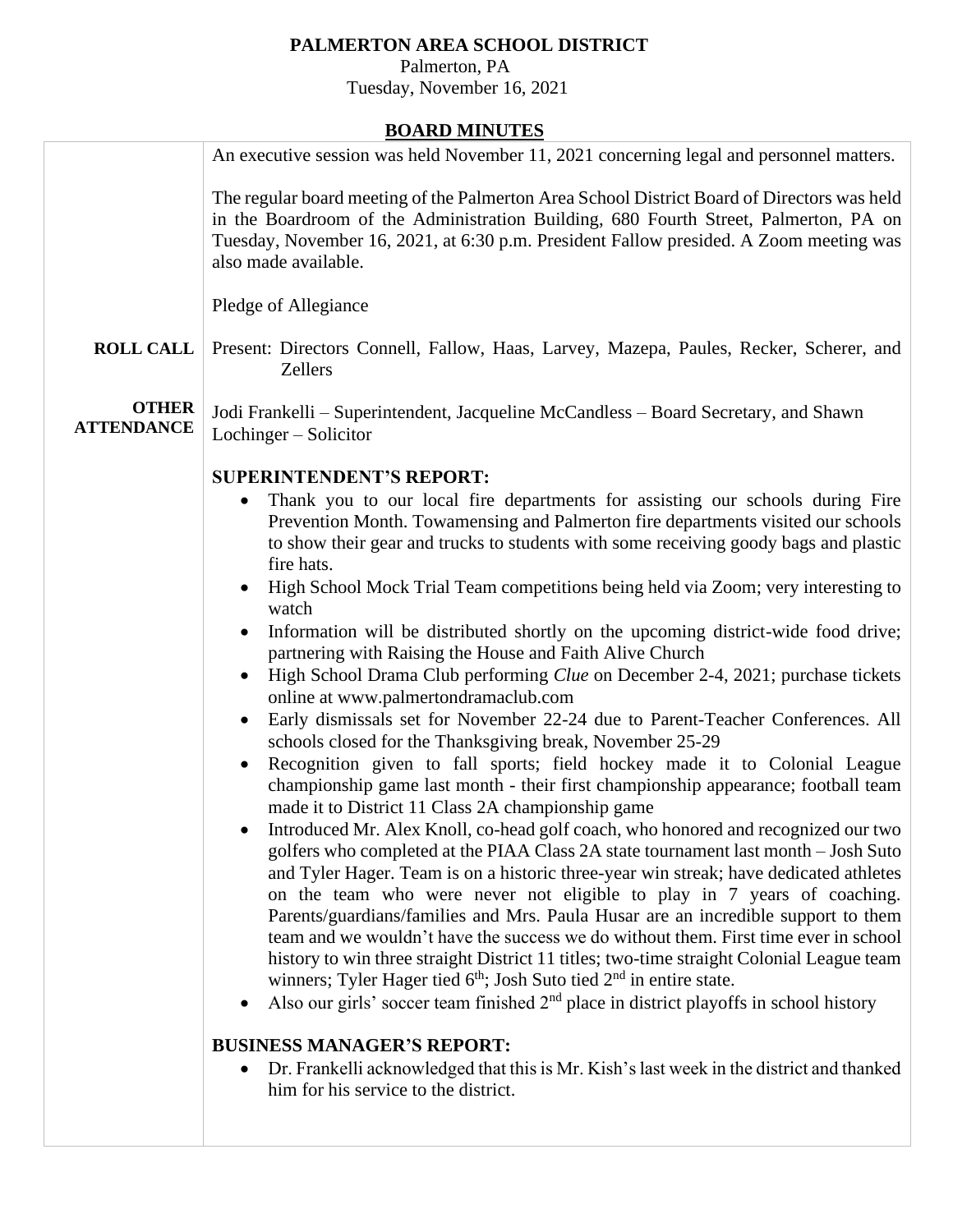|                                                  | <b>BOARD MEMBER REPORTS:</b>                                                                                                                                                                                                                                                                                                                                                                                                                                                                                                                                                                                                                                                                                                                                                                                                                                                                                                                                                                                                                                                                                                                                                                                                                                                                                                                                                                                                                                               |
|--------------------------------------------------|----------------------------------------------------------------------------------------------------------------------------------------------------------------------------------------------------------------------------------------------------------------------------------------------------------------------------------------------------------------------------------------------------------------------------------------------------------------------------------------------------------------------------------------------------------------------------------------------------------------------------------------------------------------------------------------------------------------------------------------------------------------------------------------------------------------------------------------------------------------------------------------------------------------------------------------------------------------------------------------------------------------------------------------------------------------------------------------------------------------------------------------------------------------------------------------------------------------------------------------------------------------------------------------------------------------------------------------------------------------------------------------------------------------------------------------------------------------------------|
|                                                  | Director Haas - CLIU/Library:<br>Library raised over \$1,600 on craft bingo; for adults: knitting club, quilt guild,<br>$\circ$<br>fiber guild, book club, handmade items auction; for children: story time<br>Fridays, in person program update coming soon<br>CLIU did a presentation on their student placement program that has 150<br>$\circ$<br>businesses that hire students in the community, then follows their success and<br>support them for several years. Director Recker praised the IU's efforts<br>towards transition services and the impact they can have for all.<br>Director Zellers - PSBA:<br>Highlighted issues that PSBA has prioritized this year which are to enact<br>$\circ$<br>meaningful charter reform; provide fair, predictable, and equitable funding<br>formula for districts to use their resources; address pension fund crisis;<br>provide mental health and safety needs for students<br>o Highlighted success story of Colonial School District Life Skills class who<br>has a program of "traveling treats" to sell their treats which allows them to<br>learn about running a business<br>Director Larvey - LCCC:<br>o Working on the school's budget for next year<br>Director Fallow - CCTI:<br>Graphic design class trip to Longwood Gardens; created brochure on<br>$\circ$<br>experiences of trip<br>o Health/medical students sponsored blood drive<br>Cosmetology salon and restaurant now open to the public<br>$\circ$ |
|                                                  | Fall occupational advisory committee meeting met with businesses who<br>$\circ$<br>shared input with teachers about interest in hiring graduating students                                                                                                                                                                                                                                                                                                                                                                                                                                                                                                                                                                                                                                                                                                                                                                                                                                                                                                                                                                                                                                                                                                                                                                                                                                                                                                                 |
|                                                  | PUBLIC PARTICIPATION:<br>None<br>$\bullet$                                                                                                                                                                                                                                                                                                                                                                                                                                                                                                                                                                                                                                                                                                                                                                                                                                                                                                                                                                                                                                                                                                                                                                                                                                                                                                                                                                                                                                 |
| <b>BOARD</b><br><b>MEETING</b><br><b>MINUTES</b> | Director Haas moved, seconded by Director Recker, to approve the board meeting minutes<br>from October 19, 2021.                                                                                                                                                                                                                                                                                                                                                                                                                                                                                                                                                                                                                                                                                                                                                                                                                                                                                                                                                                                                                                                                                                                                                                                                                                                                                                                                                           |
|                                                  | Aye Votes: All Directors Present.<br>Nay Votes: None. Motion Carried.                                                                                                                                                                                                                                                                                                                                                                                                                                                                                                                                                                                                                                                                                                                                                                                                                                                                                                                                                                                                                                                                                                                                                                                                                                                                                                                                                                                                      |
| <b>CONSENT</b><br><b>AGENDA</b>                  | Director Zellers moved, seconded by Director Connell, to approve the attached consent<br>agenda.                                                                                                                                                                                                                                                                                                                                                                                                                                                                                                                                                                                                                                                                                                                                                                                                                                                                                                                                                                                                                                                                                                                                                                                                                                                                                                                                                                           |
|                                                  | Aye Votes: All Directors Present.<br>Nay Votes: None. Motion Carried.                                                                                                                                                                                                                                                                                                                                                                                                                                                                                                                                                                                                                                                                                                                                                                                                                                                                                                                                                                                                                                                                                                                                                                                                                                                                                                                                                                                                      |
|                                                  | <b>CONSENT AGENDA:</b>                                                                                                                                                                                                                                                                                                                                                                                                                                                                                                                                                                                                                                                                                                                                                                                                                                                                                                                                                                                                                                                                                                                                                                                                                                                                                                                                                                                                                                                     |
| <b>FINANCIAL</b><br><b>REPORTS</b>               | <b>Approved Accounts Payable Reports</b>                                                                                                                                                                                                                                                                                                                                                                                                                                                                                                                                                                                                                                                                                                                                                                                                                                                                                                                                                                                                                                                                                                                                                                                                                                                                                                                                                                                                                                   |
|                                                  | <b>Approved Treasurer's Reports</b>                                                                                                                                                                                                                                                                                                                                                                                                                                                                                                                                                                                                                                                                                                                                                                                                                                                                                                                                                                                                                                                                                                                                                                                                                                                                                                                                                                                                                                        |
|                                                  | Approved budget transfers                                                                                                                                                                                                                                                                                                                                                                                                                                                                                                                                                                                                                                                                                                                                                                                                                                                                                                                                                                                                                                                                                                                                                                                                                                                                                                                                                                                                                                                  |
|                                                  |                                                                                                                                                                                                                                                                                                                                                                                                                                                                                                                                                                                                                                                                                                                                                                                                                                                                                                                                                                                                                                                                                                                                                                                                                                                                                                                                                                                                                                                                            |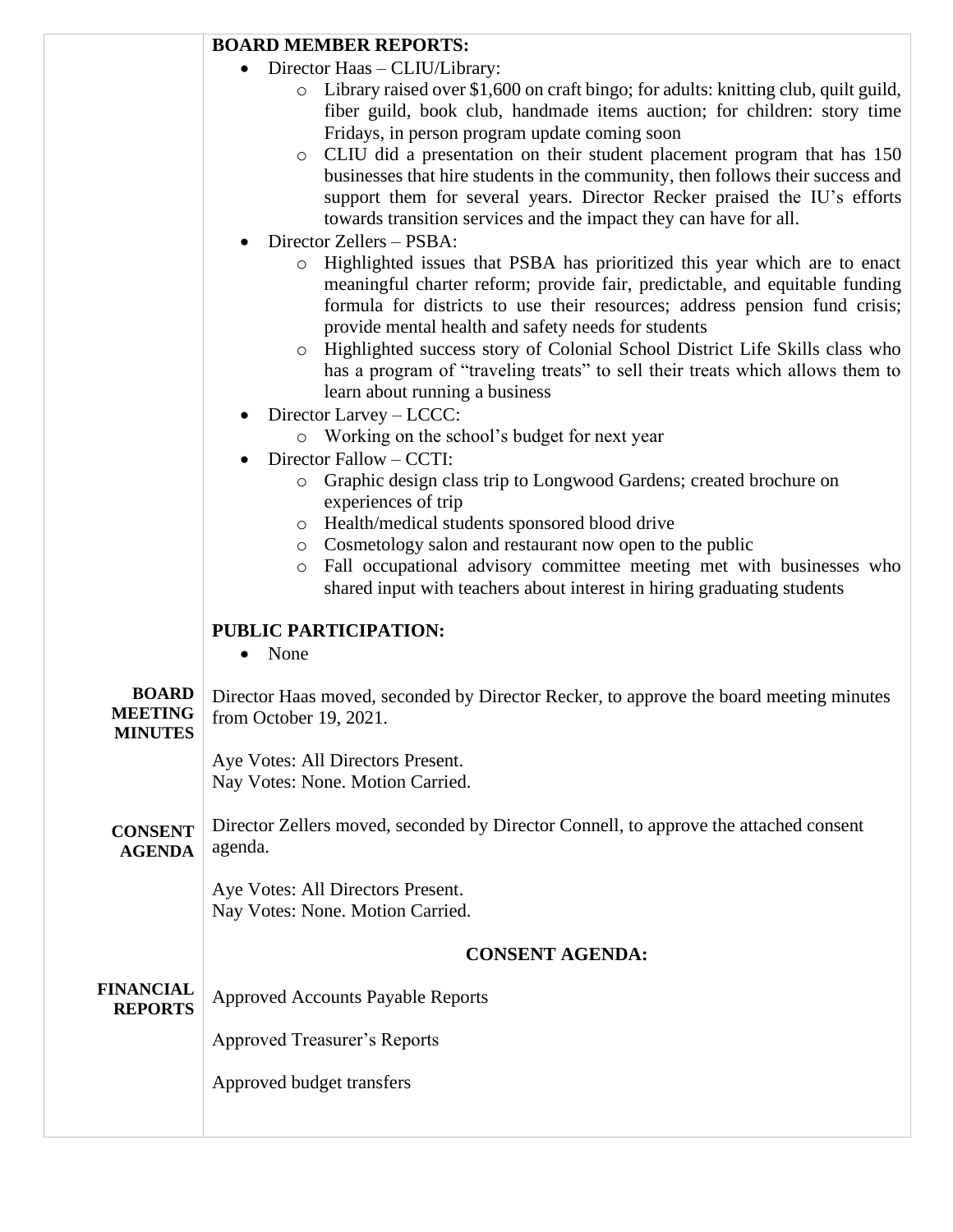| <b>DONATIONS</b>                                                 | Accepted the following donations to the general fund in the amount of \$50.00 to benefit<br>Towamensing Elementary in memory of Diane Morgan:<br>Marlon & Patrice Ann Kohan - \$25.00<br>Jack & Anna Corby - \$25.00<br>$\bullet$ |                                                                     |                            |  |  |
|------------------------------------------------------------------|-----------------------------------------------------------------------------------------------------------------------------------------------------------------------------------------------------------------------------------|---------------------------------------------------------------------|----------------------------|--|--|
| <b>INTERIM</b><br><b>BUSINESS</b><br><b>MANAGER</b>              | Approved Dr. Alan Lonoconus as Interim Business Manager at a per diem rate of \$500.00<br>per day effective November 17, 2021                                                                                                     |                                                                     |                            |  |  |
| <b>HIRINGS</b>                                                   | Approved the employment of the following effective November 17, 2021:                                                                                                                                                             |                                                                     |                            |  |  |
|                                                                  | Donna Winter                                                                                                                                                                                                                      | Food service worker                                                 | $$13.85$ per hour          |  |  |
|                                                                  | Darlene Dugan                                                                                                                                                                                                                     | <b>Instructional assistant</b>                                      | $$18.38$ per hour          |  |  |
|                                                                  | <b>Heather Vogel</b>                                                                                                                                                                                                              | Substitute custodian                                                | $$10.00$ per hour          |  |  |
| <b>PROFESSIONAL</b><br><b>DEVELOPMENT</b><br><b>LEAVE</b>        | Approved the updated Professional Development Leave return date of December 6, 2021<br>for employee #2038                                                                                                                         |                                                                     |                            |  |  |
| <b>MOU PAEA</b>                                                  | Approved the Memorandum of Understanding with PAEA regarding employee #2038                                                                                                                                                       |                                                                     |                            |  |  |
| <b>MOU PAESPA</b>                                                | Approved the Memorandum of Understanding with PAESPA                                                                                                                                                                              |                                                                     |                            |  |  |
| <b>RESIGNATIONS</b>                                              | Accepted the resignations of the following:                                                                                                                                                                                       |                                                                     |                            |  |  |
|                                                                  | Crystal Stavitzski                                                                                                                                                                                                                | Long-term substitute                                                | Effective December 3, 2021 |  |  |
|                                                                  | Anna Catania                                                                                                                                                                                                                      | Food service worker                                                 | Effective November 5, 2021 |  |  |
| <b>REMOVE ASST.</b>                                              | <b>Tyler Svetik</b>                                                                                                                                                                                                               | Cross country assistant coach                                       | Effective November 6, 2021 |  |  |
| <b>BOARD SECY &amp;</b><br><b>OPEN RECORDS</b><br><b>OFFICER</b> | Removed Ryan Kish as Assistant School Board Secretary and Open Records Officer<br>effective November 17, 2021                                                                                                                     |                                                                     |                            |  |  |
| <b>OPEN RECORDS</b><br><b>OFFICER</b>                            | Approved Dr. Jodi Frankelli as the Open Records Officer effective November 18, 2021                                                                                                                                               |                                                                     |                            |  |  |
| <b>TUITION</b><br><b>REIMBURSEMENT</b>                           | Approved tuition reimbursements                                                                                                                                                                                                   |                                                                     |                            |  |  |
|                                                                  | Approved the first readings of the following polices:                                                                                                                                                                             |                                                                     |                            |  |  |
| 1 <sup>st</sup> READINGS<br>POLICIES 247-                        | 1) Policy #247 Hazing                                                                                                                                                                                                             |                                                                     |                            |  |  |
| 249-252-827-903-                                                 | 2) Policy #249 Bullying/Cyberbullying<br>3) Policy #252 Dating Violence                                                                                                                                                           |                                                                     |                            |  |  |
|                                                                  | 4) Policy #827 Conflict of Interest                                                                                                                                                                                               |                                                                     |                            |  |  |
|                                                                  |                                                                                                                                                                                                                                   | 5) Policy #903 Public Participation in Board Meetings               |                            |  |  |
|                                                                  |                                                                                                                                                                                                                                   |                                                                     |                            |  |  |
| 2 <sup>nd</sup> READINGS<br>POLICIES 006-                        | 1) Policy #006 Meetings                                                                                                                                                                                                           | Approved the second readings and adoption of the following polices: |                            |  |  |
| 235-606-610-614-                                                 |                                                                                                                                                                                                                                   | 2) Policy #235 Student Rights & Responsibilities                    |                            |  |  |
| 615-616-616.1-617-                                               | 3) Policy #606 Tax Collection                                                                                                                                                                                                     |                                                                     |                            |  |  |
| 619-620-626-626.1                                                | 4) Policy #610 Purchases Subject to Bid                                                                                                                                                                                           |                                                                     |                            |  |  |
|                                                                  | 5) Policy #614 Payroll Authorization                                                                                                                                                                                              |                                                                     |                            |  |  |
|                                                                  | 6) Policy #615 Payroll Deductions<br>7) Policy #616 Payment of Bills                                                                                                                                                              |                                                                     |                            |  |  |
|                                                                  |                                                                                                                                                                                                                                   | 8) Policy # 616.1 Electronic Records/Signatures                     |                            |  |  |
|                                                                  | 9) Policy #617 Petty Cash                                                                                                                                                                                                         |                                                                     |                            |  |  |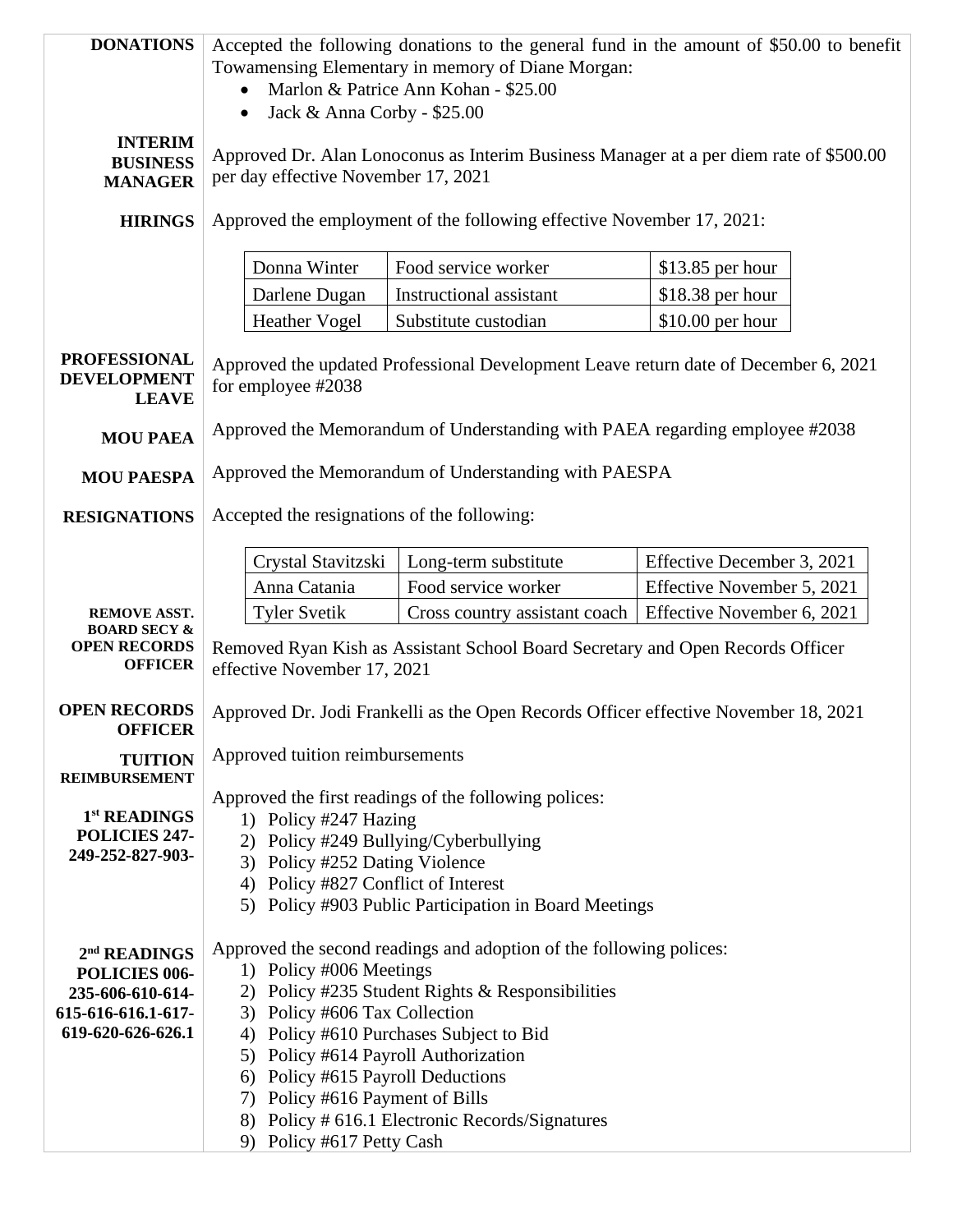|                                                              | 10) Policy #619 District Audit<br>11) Policy #620 Fund Balance<br>12) Policy #626 Federal Fiscal Compliance                                                                                                                                                                                                                                                                                                                                                                                                                                                                                                                                                                                                                               |  |  |
|--------------------------------------------------------------|-------------------------------------------------------------------------------------------------------------------------------------------------------------------------------------------------------------------------------------------------------------------------------------------------------------------------------------------------------------------------------------------------------------------------------------------------------------------------------------------------------------------------------------------------------------------------------------------------------------------------------------------------------------------------------------------------------------------------------------------|--|--|
|                                                              | 13) Policy #626.1 Travel Reimbursement-Federal Programs                                                                                                                                                                                                                                                                                                                                                                                                                                                                                                                                                                                                                                                                                   |  |  |
| <b>IU LENDING</b><br><b>LIBRARY</b>                          | Approved the STEM Lending Library agreement with Carbon Lehigh Intermediate Unit #21<br>for the term from November 1, 2021 through June 30, 2025                                                                                                                                                                                                                                                                                                                                                                                                                                                                                                                                                                                          |  |  |
| <b>AROUND THE</b><br><b>CLOCK</b><br><b>NURSING</b>          | Approved the Around the Clock Nursing contract for the 2022 calendar year                                                                                                                                                                                                                                                                                                                                                                                                                                                                                                                                                                                                                                                                 |  |  |
| <b>BASD LIM VISIT</b>                                        | Approved the following employees to attend Bethlehem Area School District Leader in Me<br>Visitation Day on December 13, 2021 not to exceed \$400.00:<br><b>Christine Steigerwalt</b><br><b>Adrian Bumbulsky</b><br>$\bullet$<br>Kelly Beblavy<br><b>Ralph Andrews</b><br>Katherine Gilmartin<br><b>Kimberly Nenscel</b><br>Jamie Schuler                                                                                                                                                                                                                                                                                                                                                                                                 |  |  |
|                                                              | <b>END OF CONSENT AGENDA</b>                                                                                                                                                                                                                                                                                                                                                                                                                                                                                                                                                                                                                                                                                                              |  |  |
| <b>CORRECTIVE</b><br><b>ACTION PLAN</b><br><b>FROM AUDIT</b> | Director Recker moved, seconded by Director Haas, to approve the Corrective Action Plan<br>for the Palmerton Area School District in response to the Auditor General's Performance<br>Audit Report for the audit period of July 1, 2015 through June 30, 2019.                                                                                                                                                                                                                                                                                                                                                                                                                                                                            |  |  |
|                                                              | Aye Votes: All Directors Present.<br>Nay Votes: None. Motion Carried.                                                                                                                                                                                                                                                                                                                                                                                                                                                                                                                                                                                                                                                                     |  |  |
| <b>K-12 GUIDANCE</b><br><b>PLAN-CHAPTER</b><br>339           | Director Larvey moved, seconded by Director Mazepa, to approve the Palmerton Area School<br>District's K-12 Guidance Plan as required by the Chapter 339 Career and Technical<br><b>Education Standards.</b>                                                                                                                                                                                                                                                                                                                                                                                                                                                                                                                              |  |  |
|                                                              | Aye Votes: All Directors Present.<br>Nay Votes: None. Motion Carried.                                                                                                                                                                                                                                                                                                                                                                                                                                                                                                                                                                                                                                                                     |  |  |
|                                                              | <b>PUBLIC PARTICIPATION:</b><br>Lori Nemeth – How long is Dr. Lonoconus going to be the Business Manager? Dr.<br>$\bullet$<br>Frankelli stated until we hire someone permanently.                                                                                                                                                                                                                                                                                                                                                                                                                                                                                                                                                         |  |  |
|                                                              | FOR THE GOOD OF THE ORDER:<br>Director Zellers said thank you to all involved in the military honoring at the recent<br>$\bullet$<br>football game.<br>Director Recker gave kudos to Director Zellers for her idea of the military honoring.<br>Director Fallow was appreciative of all the board members and thanked them for their<br>cooperativeness and dedication as this is her last board meeting.<br>Dr. Frankelli recognized Director Fallow with a certificate for her four years of<br>service to the Board by leading with dignity and grace.<br>Dr. Frankelli honored Director Scherer for his 12 years of service to the Board as a<br>true leader; presented him with a plaque from the district and certificate from PSBA |  |  |